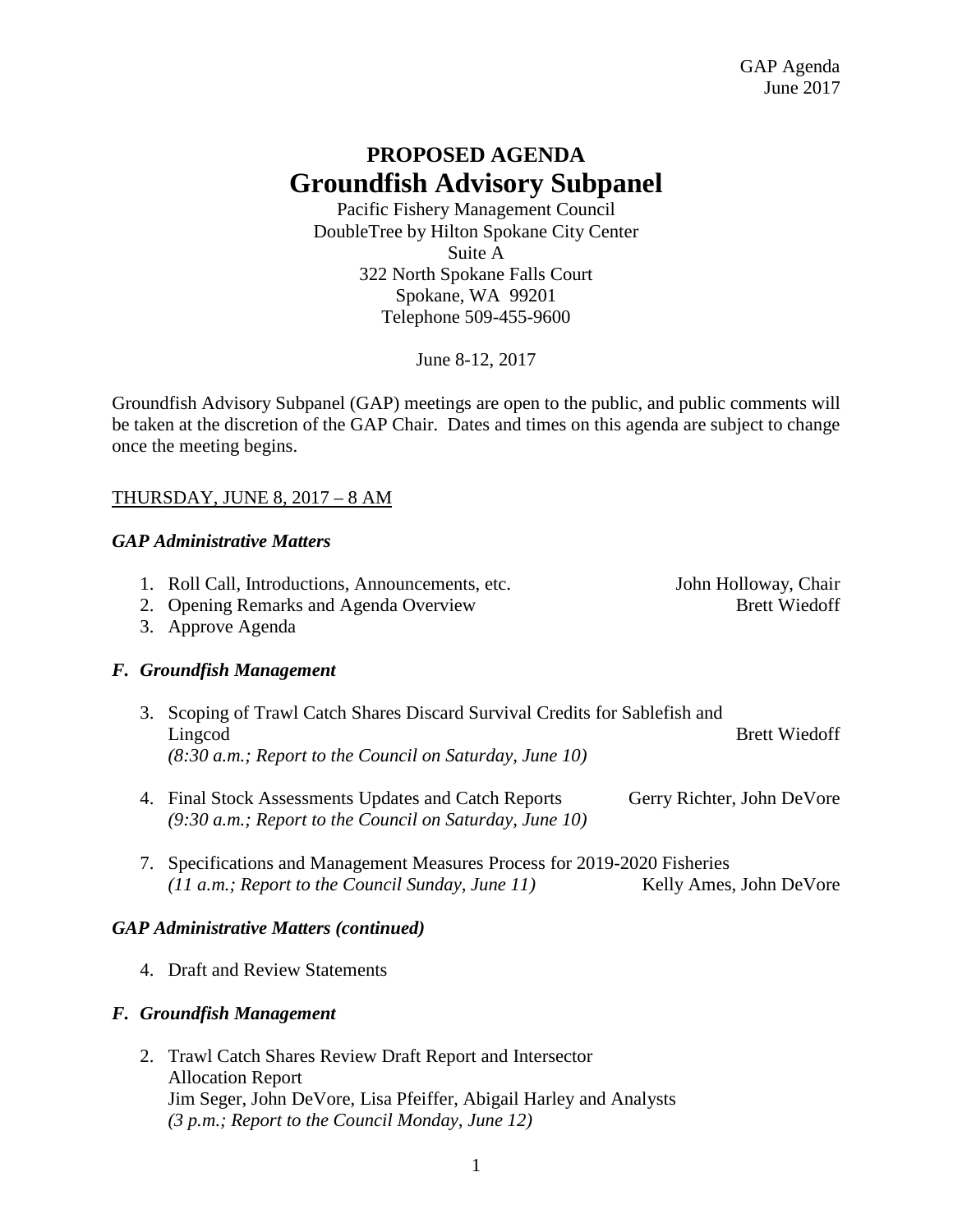# FRIDAY, JUNE 9, 2017 – 8 AM

#### *GAP Administrative Matters (continued)*

5. Draft and Review Statements

#### *I. Enforcement*

1. NMFS Office of Law Enforcement (OLE) Strategic Review *(8:30 a.m.; Report to the Council on Wednesday, June 14, 2017)* Michael Killary

#### *F. Groundfish Management (continued)*

8. Coastwide Non-whiting Midwater and Gear Modification Exempted Fishing Permit Progress Reports Jim Seger, EFP Applicants *(9:30 a.m.; Report to the Council on Sunday, June 11)*

# *GAP Administrative Matters (continued)*

6. Draft and Review Statements *(11 a.m.)*

#### *G. Pacific Halibut Management*

1. Scoping of Catch Sharing Plan Changes and International Pacific Halibut Commission (IPHC) Data Request Report Jaime Goen/Stephen Keith/Ray Webster *(1:30 p.m.; Report to the Council Monday, June 12)*

# *F. Groundfish Management (continued)*

- 5. Scoping of Multi-year Average Catch Policy John DeVore *(3 p.m.; Report to the Council on Saturday, June 10)*
- 6. Electronic Ticket Reporting Timeline Requirements Jim Seger *(4 p.m.; Joint meeting with EC, Report to the Council on Sunday, June 11)*

# SATURDAY, JUNE 10, 2017 – 8 AM

#### *GAP Administrative Matters (continued)*

7. Draft and Review Statements